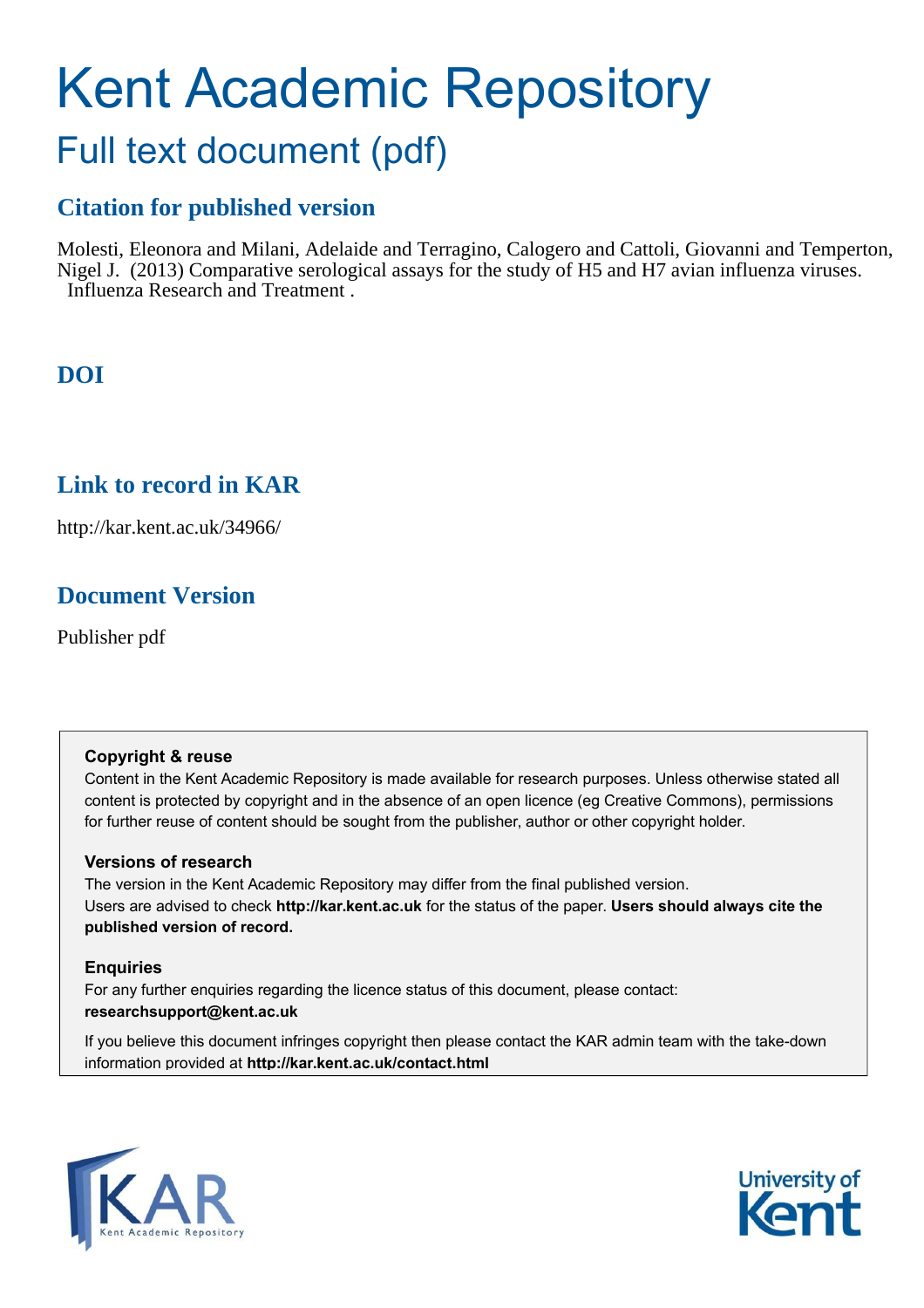

# Research Article

# Comparative Serological Assays for the Study of H5 and H7 Avian Influenza Viruses

### Eleonora Molesti,<sup>1</sup> Adelaide Milani,<sup>2</sup> Calogero Terregino,<sup>2</sup> Giovanni Cattoli,<sup>2</sup> and Nigel J. Temperton<sup>1</sup>

<sup>1</sup> Viral Pseudotype Unit, Medway School of Pharmacy, University of Kent, Central Avenue, Chatham Maritime, Kent ME4 4TB, UK  $^2$ FAO-OIE and National Reference Laboratory for Newcastle Disease and Avian Influenza, Istituto Zooprofilattico delle Venezie, Viale dell'Università 10, 35020 Legnaro, Italy

Correspondence should be addressed to Nigel J. Temperton; n.temperton@kent.ac.uk

Received 28 June 2013; Accepted 16 August 2013

Academic Editor: Prasert Auewarakul

Copyright © 2013 Eleonora Molesti et al. This is an open access article distributed under the Creative Commons Attribution License, which permits unrestricted use, distribution, and reproduction in any medium, provided the original work is properly cited.

he nature of inluenza virus to randomly mutate and evolve into new types is an important challenge in the control of inluenza infection. It is necessary to monitor virus evolution for a better understanding of the pandemic risk posed by certain variants as evidenced by the highly pathogenic avian influenza (HPAI) viruses. This has been clearly recognized in Egypt following the notification of the first HPAI H5N1 outbreak. The continuous circulation of the virus and the mass vaccination programme undertaken in poultry have resulted in a progressive genetic evolution and a signiicant antigenic drit near the major antigenic sites. In order to establish if vaccination is sufficient to provide significant intra- and interclade cross-protection, lentiviral pseudotypes derived from H5N1 HPAI viruses (A/Vietnam/1194/04, A/chicken/Egypt-1709-01/2007) and an antigenic drit variant (A/chicken/Egypt-1709-06-2008) were constructed and used in pseudotype-based neutralization assays (pp-NT). pp-NT data obtained was conirmed and correlated with HI and MN assays. A panel of pseudotypes belonging to inluenza Groups 1 and 2, with a combination of reporter systems, was also employed for testing avian sera in order to support further application of pp-NT as an alternative valid assay that can improve avian vaccination efficacy testing, vaccine virus selection, and the reliability of reference sera.

#### 1. Background

Egypt faced its first H5N1 outbreak in 2006 where a highly pathogenic avian inluenza (HPAI) virus was detected in poultry [1]. The strategy used by the Egyptian authorities to mitigate this relied on vaccinating poultry, depopulating infected areas, and increasing awareness and biosecurity levels. Despite these efforts, by 2008, the H5N1 virus had become endemic, and vaccine-escape variants have emerged despite commercial poultry vaccines exhibiting protection in laboratory settings [2]. For each year, from 2009 through 2012, Egypt has had more laboratory-confirmed human cases reported to the WHO than any other country, and global concern regarding Egyptian H5N1 inluenza viruses is currently high, as some isolates have been reported to possess at least two mutations, of the 4 (or 5) needed to confer ferret-to-ferret airborne transmissibility [3]. Despite the mass vaccination

program undertaken in poultry, the continuous circulation of the virus has resulted in a progressive genetic evolution and a significant antigenic drift with multiple mutations near the major antigenic sites  $[4]$ . To date, the WHO has identified 12 new H5N1 clades, and the Egyptian clade 2.2.1 was further split into a new subclade  $2.2.1.1$  [5, 6]. The past experience in Egypt has proved that controlling avian inluenza in poultry is the primary method to reduce the human risk from infection and monitoring virus evolution can be extremely important for understanding the pandemic risk posed by certain subtypes, especially those prone to antigenic drit mechanisms as evidenced by the genetic and antigenic divergence of H5N1 HPAI viruses in Egypt [7–9].

Furthermore, it has been highlighted as a priority to combine vaccination with the implementation of specific systems to detect early infection with low pathogenicity avian influenza (LPAI) viruses and to study naturally acquired or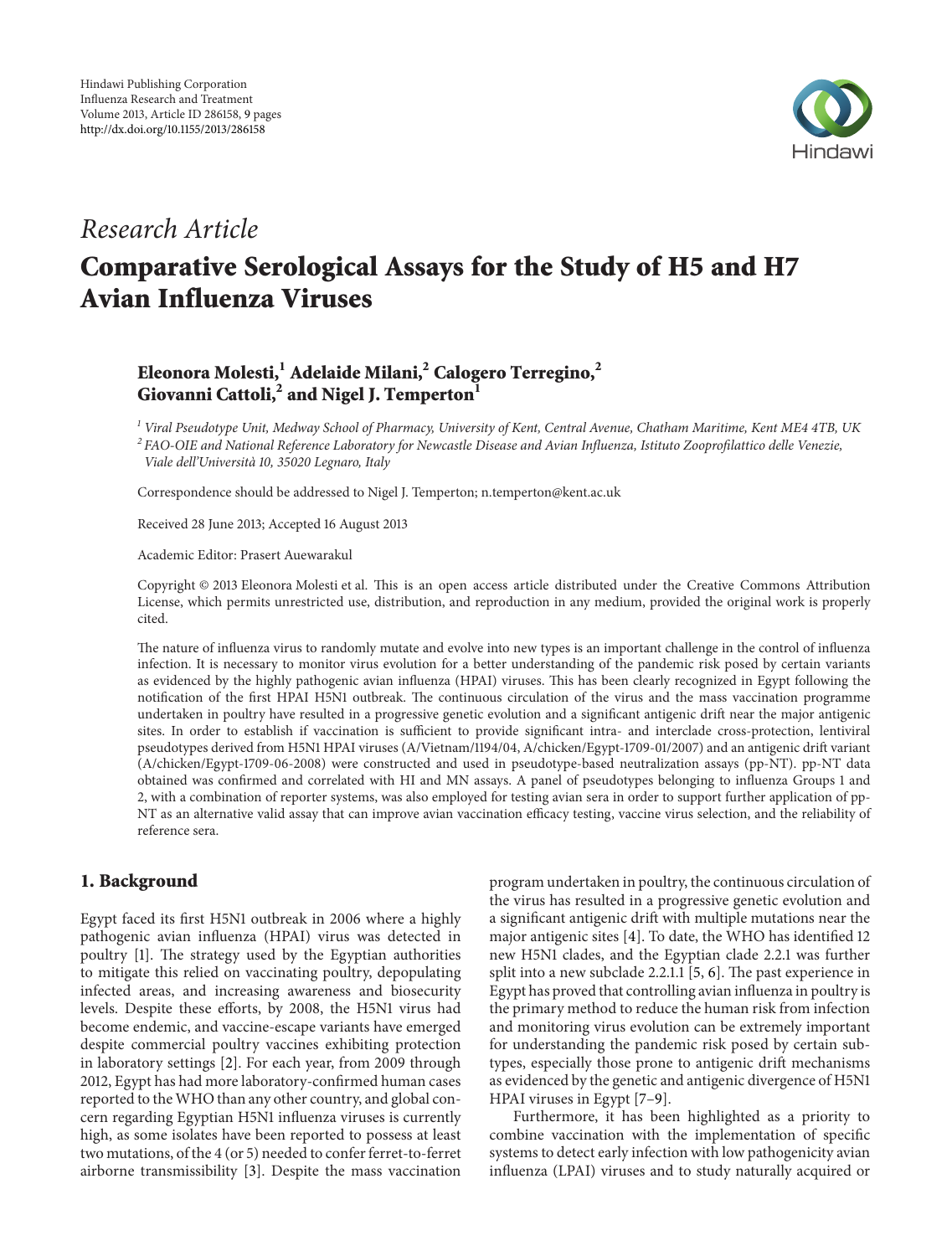vaccine-induced immunity in avian species via appropriate diagnostic tools and serological surveillance [10, 11]. Recent studies have stressed the need of reinforcing serological tests as an auxiliary tool to evaluate the potency of commercial vaccines and monitor vaccine-driven evolution of emerging variants and consequent choice of seed viruses [2]. This has been clearly recognized when the inactivated vaccine containing an H5 virus belonging to a diferent lineage to the Eurasian H5N1 (H5N2/Mexico) is being actively used in order to control the HPAI outbreak in Egypt from 2006 [12– 14].

As shown by our earlier study, the emergence of an Egypt H5N1 drift variant (circulating one year later from the first H5N1 outbreak) exhibited significantly decreased crossreactivity by haemagglutination inhibition (HI) and microneutralization (MN) assays against the Mexican vaccine seed strain [15]. This evidence, together with previous observations, has raised the important question of the mechanism of antigenic drit under vaccine pressure. Additionally, the key role of an active serological postvaccination surveillance for the assessment of vaccine efficacy and evaluation of crossneutralizing capability of the vaccine concurrent with incremental virus escape from neutralizing antibodies is important [16].

here is currently a wide range of serological assays available for inluenza; the choice is mainly based on the viral protein targeted, the level of specificity required (subtype speciic or nonsubtype speciic tests), and the laboratory facilities needed for certain strains [17]. Despite the complexity of the antibody response against inluenza viruses, the standard serological tests such as HI and MN are routinely employed in avian inluenza reference laboratories as promoted by the FAO/OIE Network of expertise on animal inluenza (http:// www.offlu.net/) and WHO [18]. More recently, due to their wide applicability and sensitivity, pseudotype-based neutralization (pp-NT) assays have been shown to be valid alternatives to these established methods for studying the serological profiles of highly pathogenic influenza viruses, vaccineinduced immunogenicity, and serological cross-reactivity of haemagglutinins (HAs) from different clades [19-21]. Moreover, recent studies [22, 23] have revealed that broadly crossneutralizing antibodies binding to the stalk region of HA can be indirectly measured by HA pp-NT assays and to a lesser extent by MN but not by HI which only measures those antibodies that bind to the globular head and interfere with receptor binding  $[24-27]$ . This study reports on the screening of avian sera for antibodies elicited by LPAI and HPAI viruses and proposes a new perspective for the widening application and validation of pp-NT serological assays especially with the potential to streamline the screening of large sample sets collated from in-field seroepidemiology studies and vaccination programmes [17]. Towards this aim, we have firstly constructed HA pseudotypes from an HPAI Egyptian H5N1 virus and its closely related antigenic drit variant for a comparative serological framework to study cross-strain immunity induced by an LPAI H5N2 vaccine. Subsequently, in this study, the HA-pseudotype panel has been expanded in order to demonstrate their unique versatility (via the use of alternative reporter systems), reliability (by testing sera from

naturally infected birds and reference sera) and propose them as powerful tools to support in-field and laboratory-based avian serology.

#### 2. Materials and Methods

2.1. Plasmids and Pseudotype Virus Production. Lentiviral pseudotypes with HA envelope glycoproteins derived from the HPAI viruses H5N1 (A/Vietnam/1194/04, A/chicken/ Egypt/1709-1/2007 and A/chicken/Egypt/1709-6/2008) and H7 (A/chicken/Italy/13474/99) were constructed as described previously, with exogenous soluble neuraminidase (NA) (1 Unit/plate; Sigma) being added ater transfection in order to induce the release of HA-pseudotypes from the surface of producer cells [28–30]. H5 and H7 pseudotypes were produced by cotransfection of HEK-293T cells with a complex comprising HA-expression plasmids (pl. 18-HA), the HIV type 1 gag-pol (pCMV-Δ8.91) and the firefly luciferase reporter constructs (pCSFLW) using Fugene 6 (Roche) that facilitates highly efficient DNA transport into cells [31-33]. Additionally green fluorescent protein (GFP) pseudotypes bearing H5 glycoproteins from A/Vietnam/1194/04 and A/chicken/Egypt 1709-1/2007 strains were generated by incorporation of GFP retroviral construct (pCSGW) as reporter [34–38]. Concurrently, a no-HA control was generated by co-transfection of producer cell lines with two plasmids, gag-pol pCMV-Δ8.91 and pCSFLW.

2.2. Serum Samples. Five panels of sera were evaluated in this study and were all provided by the FAO-OIE and National Reference Laboratory for Newcastle disease and Avian influenza, Istituto Zooprofilattico delle Venezie. Panel 1 consisted of 10 sera positive for antibodies to the LPAI H5N2 vaccine strain (A/chicken/Mexico/232/94/CPA) obtained from chickens vaccinated at 21 days of age and boosted ater 3 weeks with a commercially available inactivated vaccine, which has been used in previous studies [12, 15]. Panel 2 consisted of 10 sera positive for H7 collected from turkeys during an Italian outbreak caused by an LPAI virus H7N3. Panel 3 consisted of 10 sera positive for H5 with stratified incremental HI titers (ranging from 1 : 4 to 1 : 2048) collected from chickens vaccinated with an inactivated adjuvanted H5N2 vaccine and were used for comparative firefly luciferase and GFP-pseudotype neutralization assays. In order to test for inluenza HA group-speciic virus neutralization, panel 4, consisting of 16 reference hyperimmune sera produced against 16 inluenza subtypes (from Group 1 and Group 2), was also provided. hese antisera (H1N1, H2N3, H3N8, H4N8, H5N1, H6N2, H7N3, H8N4, H9N2, H10N1, H11N9, H12N5, H13N6, H14N5, H15N9, and H16N2) were produced in specific pathogenfree chickens by inoculation with viruses (inactivated by beta-propriolactone if HPAI viruses) as described previously [12]. A panel of 41 negative sera (panel 5) confirmed by agar gel immunodifusion assay (AGID) and Enzyme-linked immunosorbent assay (ELISA) was also employed.

2.3. HI and MN Assays. All the sera collected from vaccinated chickens were evaluated using standard protocols for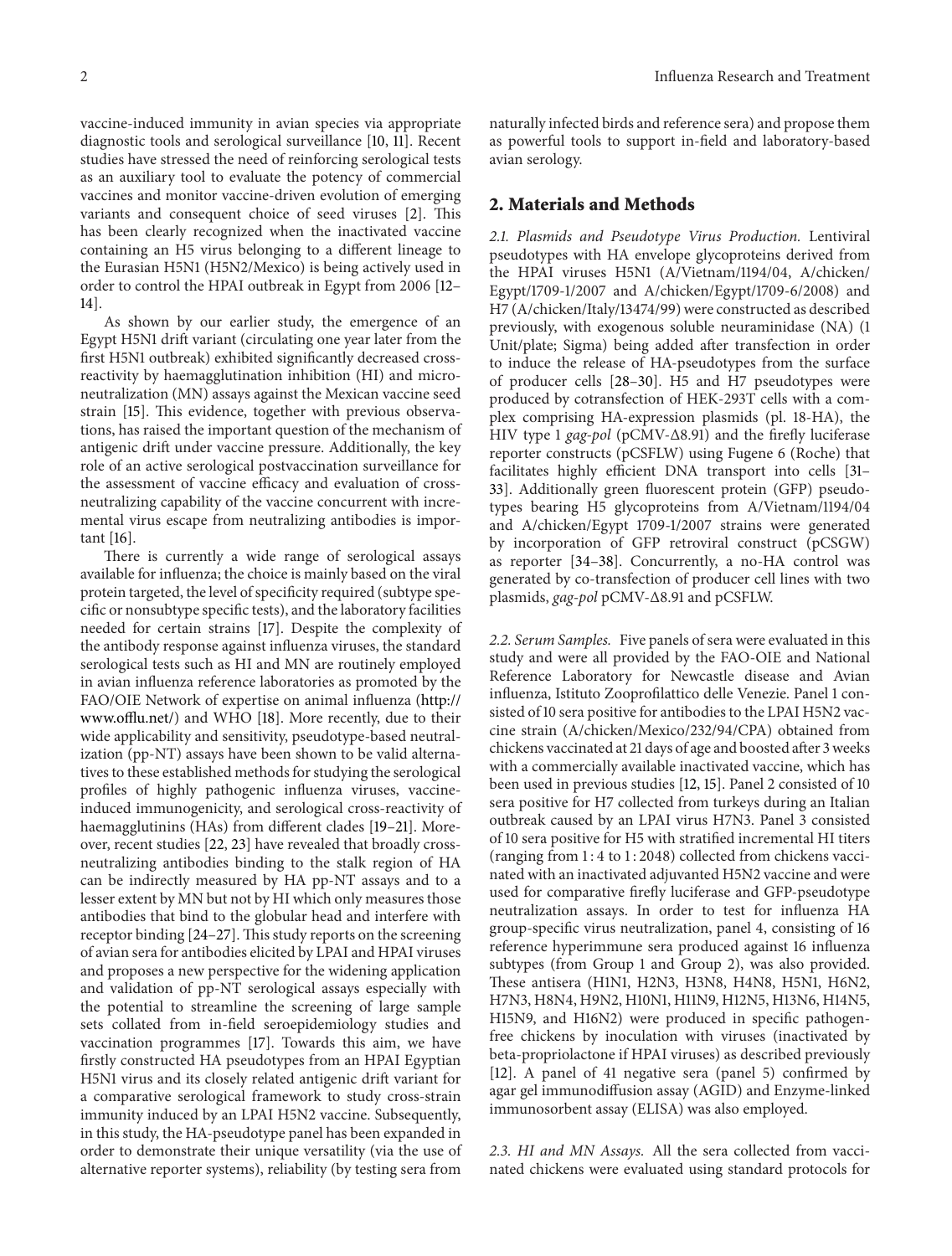HI and MN assays using A/chicken/Egypt/1709-1/2007 and A/chicken/Egypt/1709-6/2008 field strain antigens. HI assays were also carried out for the H5- and H7-positive serum panels using the test antigens: H5N2 (homologous to the Mexican LPAI vaccine) and H7N1 (A/Starling/Africa/985/79), respectively. Standard protocols were followed for both assays as described previously [15, 39]. For the 41 negative sera a titer of 2 was assigned when tested by HI.

2.4. Firefly Luciferase pp-NT Assay. For this assay, firefly luciferase pseudotypes bearing HAs from HPAI H5 (A/Viet nam/1194/04, A/chicken/Egypt/1709-1/2007, A/chicken/ Egypt/1709-6/2008) and the HPAI H7 strain (A/chicken/ Italy/13474/99) were used. Two-fold serial dilutions of serum samples were mixed with an equal volume of pseudotype virus resulting in  $5 \times 10^5$  relative light units (RLUs) after 48 hr under standard conditions. Ater a 1-hour incubation at 37°C,  $1 \times 10^4$  HEK-293T cells were added to each well of a 96-well flat-bottomed culture plate, and RLUs were evaluated ater 48 hr of incubation with a luminometer (Promega Glo Max 96) using the Bright-Glo substrate (Promega). To measure neutralization activity, the 50% and/or 90% inhibitory dose  $(IC_{90})$  was determined as the serum dilution resulting in a 50% and/or 90% reduction of a single round of infection (reporter gene-mediated signal) [28, 29, 40]. All the results were compared to control wells containing virus alone, with the RLUs from cell-only wells subtracted from all the readings. Additionally, 41 negative sera were also tested by using firefly luciferase pseudotypes (A/Vietnam/1194/04, A/chicken/Egypt/1709-1/2007, and A/chicken/Egypt/1709- 6/2008).

2.5. GFP pp-NT Assay. The pp-NT assay was additionally performed using pseudotypes bearing HA from HPAI A/Vietnam/1194/04 and A/chicken/Egypt 1709-1/2007 strains using a packaging construct with GFP reporter gene, and the GFP pp-NT assay was essentially performed as described previously [29, 31]. In order to determine, for each strain, the amount of HA-pseudotyped virus required for this assay, complete medium was dispensed into each well of a clear 96 well flat-bottomed plate, and 8 rows of 2-fold serial dilutions of the initial virus stock were prepared, followed by the addition of 50  $\mu$ L of HEK-293T cells to each well. 3 days after infection, GFP expression was monitored using luorescence microscopy. Normally 3 random fields of view are used to score the overall fraction of GFP-expressing cells, and the volume of HA-pseudotyped virus used for the assay was calculated by choosing the reciprocal pseudotype virus dilution that corresponds to the amount required to transduce 100 cells/well. The serum neutralization activity was estimated as the reduction of luorescence expressed by the percentage of green cells in the presence of serum. Sera with no presence of neutralizing antibodies or negative sera were defined as 100% green cells or high GFP expression.

2.6. Statistical Analysis. The estimation of pseudotype transduction titers was performed using Excel sotware where pseudotype titers obtained at each of a range of dilution points were expressed as RLU/mL, and the arithmetic mean was calculated by GraphPad Prism (version 5, GraphPad Sotware, San Diego, CA, USA). Statistical analyses were also undertaken for the analysis of pp-NT assays using GraphPad. Pp-NT titers were normalized, and  $IC_{50}$  and  $IC_{90}$  values were calculated by dose-response inhibition analysis. In order to assess correlation between pp-NT, HI, and MN, antibody titers were  $log_{10}$  transformed, and Pearson's correlation analysis was used.

#### 3. Results

he initial aim of the present study was to study, via a comparative serological approach, the profile, described in our earlier study [15] of inluenza H5N1 subclade 2.2.1 A/chicken/Egypt/1709-1/07 virus and its antigenic drift variant belonging to subclade 2.2.1.1 A/chicken/Egypt/1709-  $6/08$  in order to confirm the reliability of  $pp-NT$  results when employed in parallel with standard HI and MN tests. Subsequently, we investigated whether pseudotypes bearing HPAI H5 and H7 are accurately able to accurately detect neutralizing antibody responses elicited by LPAI H5 and H7 avian inluenza viruses with the lexibility of using diferent reporter genes expressed by lentiviral vectors pseudotyped with influenza HA glycoproteins. In order to show the validity and robustness of the pp-NT method for its application to large-scale serological analyses, the results obtained by pp-NT assays were compared with HI and MN tests.

3.1. Panel H5 Positive (Collected from LPAI H5N2 A/chicken/ Mexico/232/94 Vaccine Trial). Neutralizing antibodies were measured using firefly luciferase HPAI H5 influenza pseudotypes bearing HA glycoproteins derived from the HPAI viruses, clade 1 A/Vietnam/1194/04, A/chicken/Egypt 1709- 1/2007, and A/chicken/Egypt/1709-6/2008. These pseudotypes were used in a neutralization assay for the detection of antibodies in a panel of 10 sera collected from chickens vaccinated with an LPAI strain belonging to a diferent lineage: A/chicken/Mexico/232/94/CPA (H5N2). Mexicanderived A/H5N2 inactivated vaccines were commonly used for vaccination programs in poultry farms, as undertaken in Egypt, where the samples used for this study were collected [12, 41]. A broad range of  $IC_{90}$ -neutralizing antibody titers was observed in these sera, tested in duplicate against A/Vietnam/1194/04, A/chicken/Egypt 1709-1/2007, and the drit variant A/chicken/Egypt/1709-6/2008 (Table 1). 41 negative sera previously tested AI antibody free by ELISA and AGID assays (data not shown) were also found negative by H5N1 A/Vietnam/1194/04, A/chicken/Egypt 1709-1/2007, and A/chicken/Egypt/1709-6/2008 HA pp-NT.

In order to assess whether the results obtained with pp-NT assay mirrored those obtained with conventional assays (HI and MN) extensively used for inluenza serology, a regression analysis on paired datasets was performed in order to measure the significance of correlation. The results of this analysis were supported by a highly statistically significant correlation ( $P < 0.001$ ) between antibody titers obtained by HI, MN, or pp-NT. As shown in the scatterplots, titers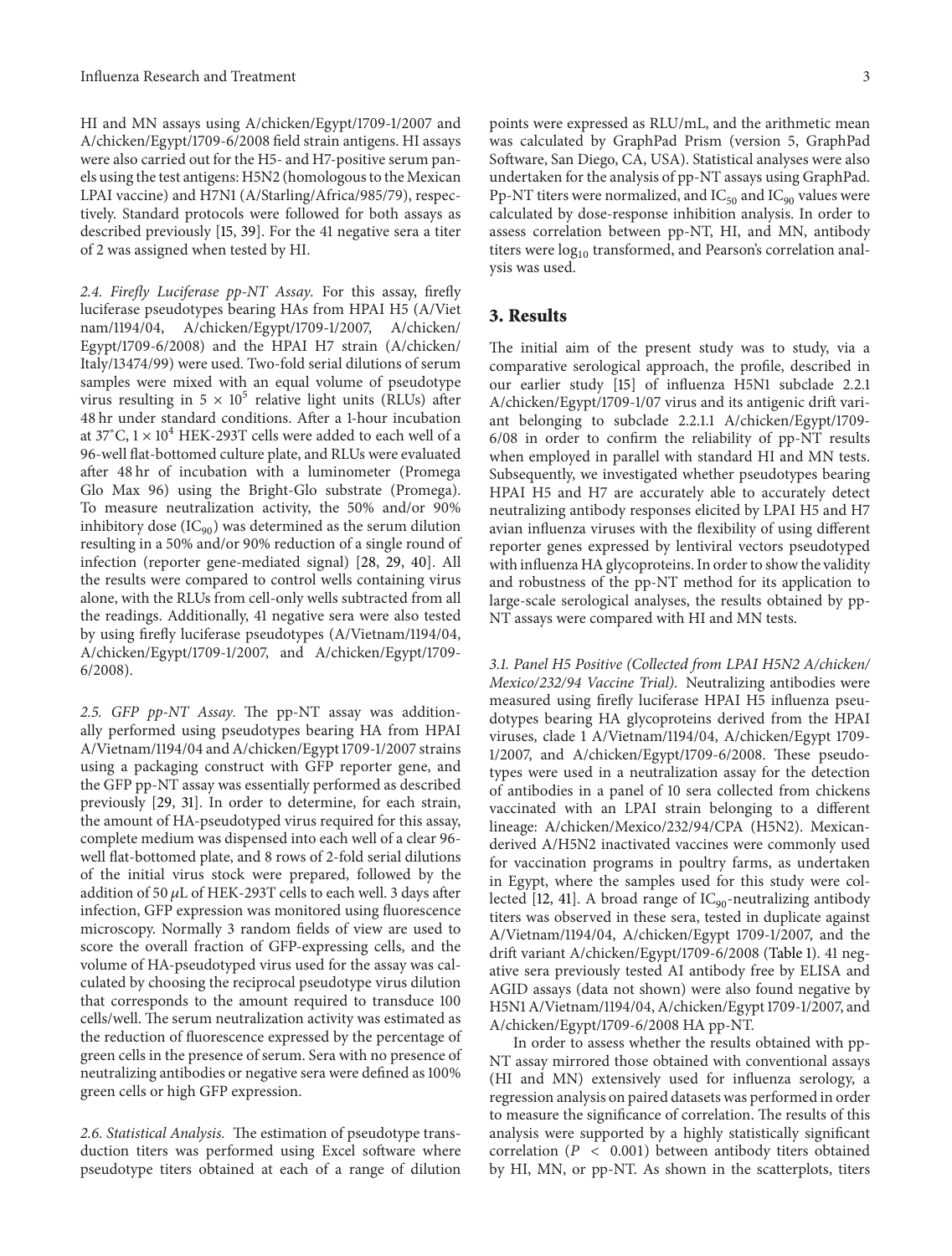| $IC_{90}$ -neutralizing antibody titres |                   |                        |                        |  |  |  |
|-----------------------------------------|-------------------|------------------------|------------------------|--|--|--|
| Sera no.                                | A/Vietnam/1194/04 | A/ck/Egypt 1709-1/2007 | A/ck/Egypt 1709-6/2008 |  |  |  |
| 4822/V09-1                              | 2560-5120         | >81920                 | $160 - 320$            |  |  |  |
| 4822/V09-3                              | 2560-5120         | 20480-40960            | $80 - 160$             |  |  |  |
| 4822/V09-4                              | $320 - 640$       | 1280-2560              | $40 - 80$              |  |  |  |
| 4822/V09-5                              | 2560-5120         | $10240 - 20480$        | $80 - 160$             |  |  |  |
| 4822/V09-6                              | 2560-5120         | 20480-40960            | $320 - 640$            |  |  |  |
| 4822/V09-7                              | 2560-5120         | >81920                 | 640-1280               |  |  |  |
| 4822/V09-8                              | $1280 - 2560$     | 40960-81920            | $80 - 160$             |  |  |  |
| 4822/V09-9                              | 1280-2560         | >81920                 | $320 - 640$            |  |  |  |
| 4822/V09-10                             | 2560-5120         | 5120-10240             | $80 - 160$             |  |  |  |
| 4822/V09-12                             | 2560-5120         | 40960-81920            | $40 - 80$              |  |  |  |
| Range of titres observed                | $(320 - 5120)$    | $(1280 - 81920)$       | $(40 - 1280)$          |  |  |  |

TABLE 1:  $IC_{90}$ -neutralizing antibody titres tested by pseudotype-based neutralization assays for chickens immunized with the Mexican-derived H5N2 strain.



Figure 1: Comparison of pp-NT with HI antibody titer. Scatterplots showing the correlation of antibody logarithmic titers measured by pp-NT (using A/chicken/Egypt/1709-1/2007) versus HI (tested against A/chicken/Egypt/1709-1/2007). Correlation gave a P value  $< 0.0001$ .

obtained via HI correlated strongly with titers obtained using clade 2.2.1 A/chicken/Egypt 1709-1/2007 ( $r^2 = 0.6291$ ) (Figure 1) and the drit variant A/chicken/Egypt/1709-6/2008  $(r^2 = 0.7972)$  (Figure 2). Similar levels of correlation were observed between pp-NT titres and MN titres for both Egyptian strains (Figure 3).

Similar correlation parameters were observed between HI titers and clade 1 A/Vietnam/1194/04 pseudotype (Figure 4).

#### 3.1.1. Incremental HI Positive H5 Serum Panel

Measurement of Neutralizing Antibodies Using GFP and Firely Luciferase HPAI H5 Pseudotypes. In order to determine the reliability and the applicability of the pp-NT assay using diferent reporter systems, H5 A/Vietnam/1194/04 and A/chicken/Egypt 1709-1/2007 pseudotypes carrying the GFP were tested against a panel of sera positive by HI with incremental titers ranging from  $1:8$  to  $1:2048$ . Three sera (3929-1, 3929-9, and 3929-6) were scored as 100% neutralization activity with pp titers >1 : 1280 (no GFP expression



Figure 2: Comparison of pp-NT with HI antibody titers. Scatterplots showing the correlation of antibody logarithmic titers measured by pp-NT (using A/chicken/Egypt/1709-6/2008) versus HI (tested against A/chicken/Egypt/1709-6/2008). Correlation P value < 0.0001.

was observed) and sera 3930-19, 3931-26, and 3930-20 showed 50% neutralization activity at 1 : 80, 1 : 160, and 1 : 320 when tested against A/Vietnam/1194/04.  $IC_{50}$  values corresponding to titers around ≤1 : 40 were obtained for sera with HI titers lower than 1:32. For A/chicken/Egypt 1709-1/2007 pseudotypes, a similar pattern was observed: 4 sera (3929-1, 3929- 9, 3929-6, and 3930-19) have shown complete neutralization; for 3 sera (3931-26, 3930-20, and 3933-41) 50% neutralization activity was scored between 1:640 and 1:1280. For 2 sera (3933-42 and 3933-50) percentage values of 50% lay between 1 : 80 and 1 : 320.

In order to support the quantitative results obtained using GFP-pseudotypes, the panel of sera was tested in parallel against firefly luciferase HA pseudotype. pp-NT results were found to correlate strongly with HI showing a similar neutralization profile; however, for sera with an HI titre lower than 1 : 32, it has not been possible to determine the respective pp-NT neutralization values when H5 A/Vietnam/1194/04 pseudotypes have been used (Table 2).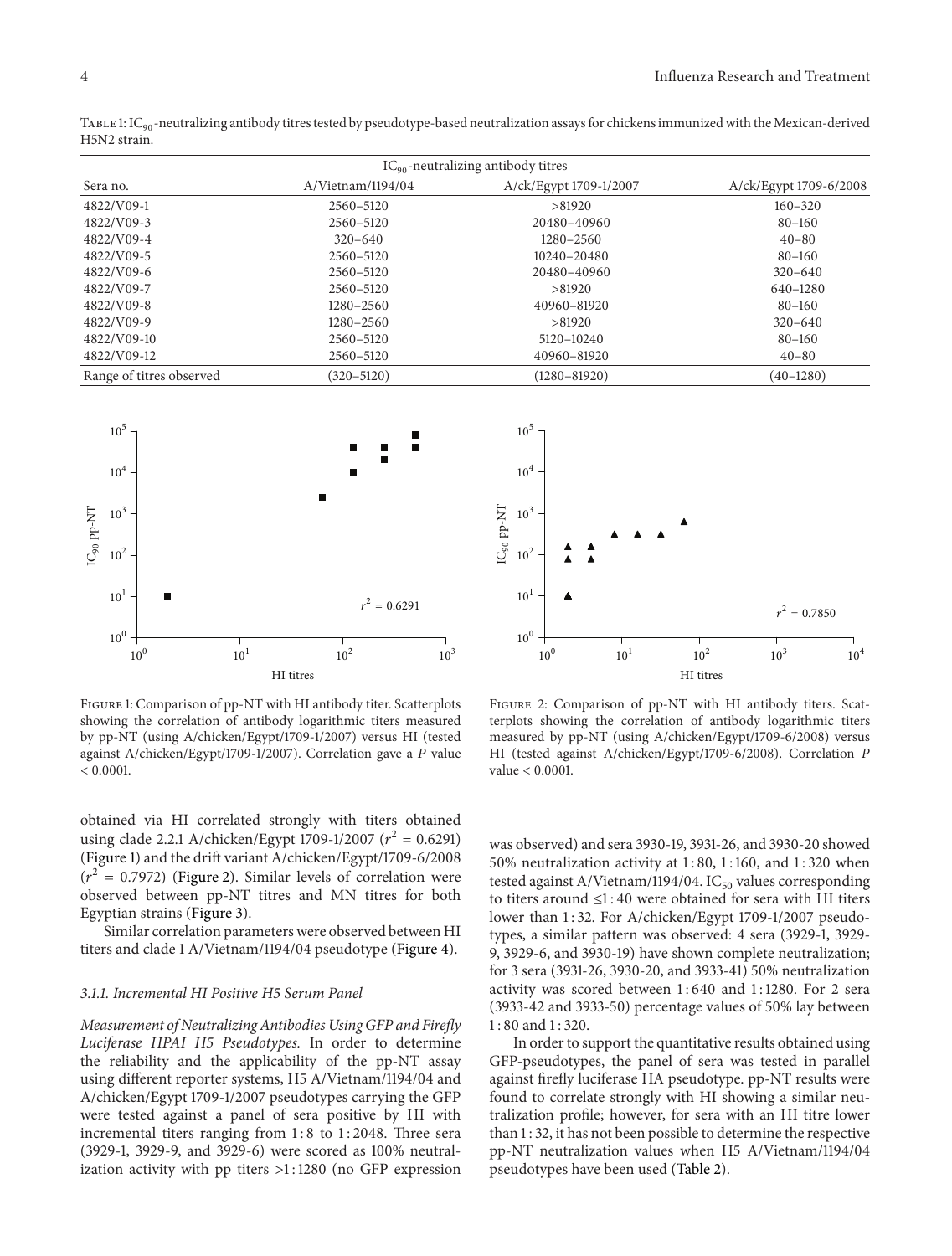TABLE 2: Comparison between pp-NT assays using different reporter systems (GFP and CSFLW luciferase) and HI tests.  $IC_{50}$ -neutralizing antibody titres tested by A/Vietnam/1194/04 and A/Egypt 1709-01/07.

| Sera no. | HI     | $IC_{50}$<br>A/Vietnam/1194/04<br>GFP-pp | $IC_{50}$<br>A/Vietnam/1194/04<br>$Luc$ -pp | $IC_{50}$<br>A/Egypt 1709-01/07<br>GFP-pp | $IC_{50}$<br>A/Egypt<br>1709-01/07<br>Luc-pp |
|----------|--------|------------------------------------------|---------------------------------------------|-------------------------------------------|----------------------------------------------|
| 3933-42  | 1:8    | <40                                      | $80 - 160$                                  | $80 - 160$                                | $80 - 160$                                   |
| 3933-50  | 1:16   | $<$ 40                                   | 640-1280                                    | $160 - 320$                               | $80 - 160$                                   |
| 3933-41  | 1:32   | <40                                      | 640-1280                                    | $320 - 640$                               | 1280-2560                                    |
| 3930-20  | 1:64   | $160 - 320$                              | 2560-5120                                   | 640-1280                                  | 2560-5120                                    |
| 3931-26  | 1:128  | $80 - 160$                               | 640-1280                                    | 1280                                      | 5120-10240                                   |
| 3930-19  | 1:256  | $40 - 80$                                | 2560-5120                                   | >1280                                     | 5120-10240                                   |
| $3929-6$ | 1:512  | >1280                                    | >10240                                      | >1280                                     | 2560-5120                                    |
| 3929-9   | 1:1024 | >1280                                    | 5120-10240                                  | >1280                                     | >10240                                       |
| $3929-1$ | 1:2048 | >1280                                    | >10240                                      | >1280                                     | >10240                                       |



Figure 3: Comparison of pp-NT with MN antibody titers. Scatterplots showing the correlation of antibody logarithmic titers measured by pp-NT (using A/chicken/Egypt/1709-1/2007 and A/chicken/Egypt/1709-6/2008) versus MN (tested against A/chicken/Egypt/1709-1/2007 and A/chicken/Egypt/1709-6/2008).

3.2. Panel H7 Positive (Collected from an LPAI H7 Outbreak in Italy). A panel of 10 sera collected from turkeys during an Italian epizootic caused by an LPAI H7 virus was tested by A/chicken/Italy/13474/99 HA-pseudotype assay and by HI using H7N1 (A/Starling/Africa/985/79) as antigen. All sera were positive by HI showing a panel of diferent titers and 10/10 closely correlated with titers obtained by pp-NT as shown in Figure 5. 41 chicken sera confirmed AI antibody free by ELISA and AGID assays were also found negative when tested by H7 A/chicken/Italy/13474/99 pseudotypebased assay.

3.3. Cross-Reactivity of Influenza HA Groups 1 and 2 Pseudotypes Using a Panel of Avian Reference Sera against All 16 HA Subtypes. In order to determine the extent of HAgroup-speciic "heterosubtypic" cross-reactivity, we tested the ability of reference hyperimmune avian sera (raised against H1N1, H2N3, H3N8, H4N8, H5N1, H6N2, H7N3, H8N4, H9N2, H10N1, H11N9, H12N5, H13N6, H14N5, H15N9, and H16N2) to neutralize pseudotypes produced with the Group 1 viruses belonging to diferent clades: H5 A/chicken/Egypt 1709-1/2007 and A/chicken/Egypt/1709-6/2008 and Group 2 virus: H7 A/chicken/Italy/13474/99. The quantity of H5 and H7 pseudotypes was chosen in order to have a virus input around  $1 \times 10^5$  RLUs, and the cross-neutralization activity for both subtypes was determined as the serum dilution resulting in 50% reduction of luciferase signal. Sera with IC<sub>50</sub> titers equal to or below  $1 \times 10^1$  were considered not cross-reactive as shown in Figure 6. It is notable that HA-influenza pseudotypes are able to detect cross-specific neutralization within Groups 1 and 2, and, with some variation observable, H5 pseudotypes show similar patterns of cross-reactivity. Both Group 1 H5 pseudotypes (A/chicken/Egypt/1709-1/2008 and A/chicken/Egypt/1709- 6/2008) exhibited cross-reactivity with sera generated against the subtypes H1N1, H2N3, H6N2, and H8N4. The Group 2



Figure 4: Comparison of pp-NT with HI antibody titers. Scatterplots showing the correlation of IC<sub>90</sub> pp measured by pp-NT (using A/Vietnam/1194/04) versus HI (tested against A/chicken/ Hidalgo/28159-232/1994). Correlation gave a  $P$  value < 0.0001.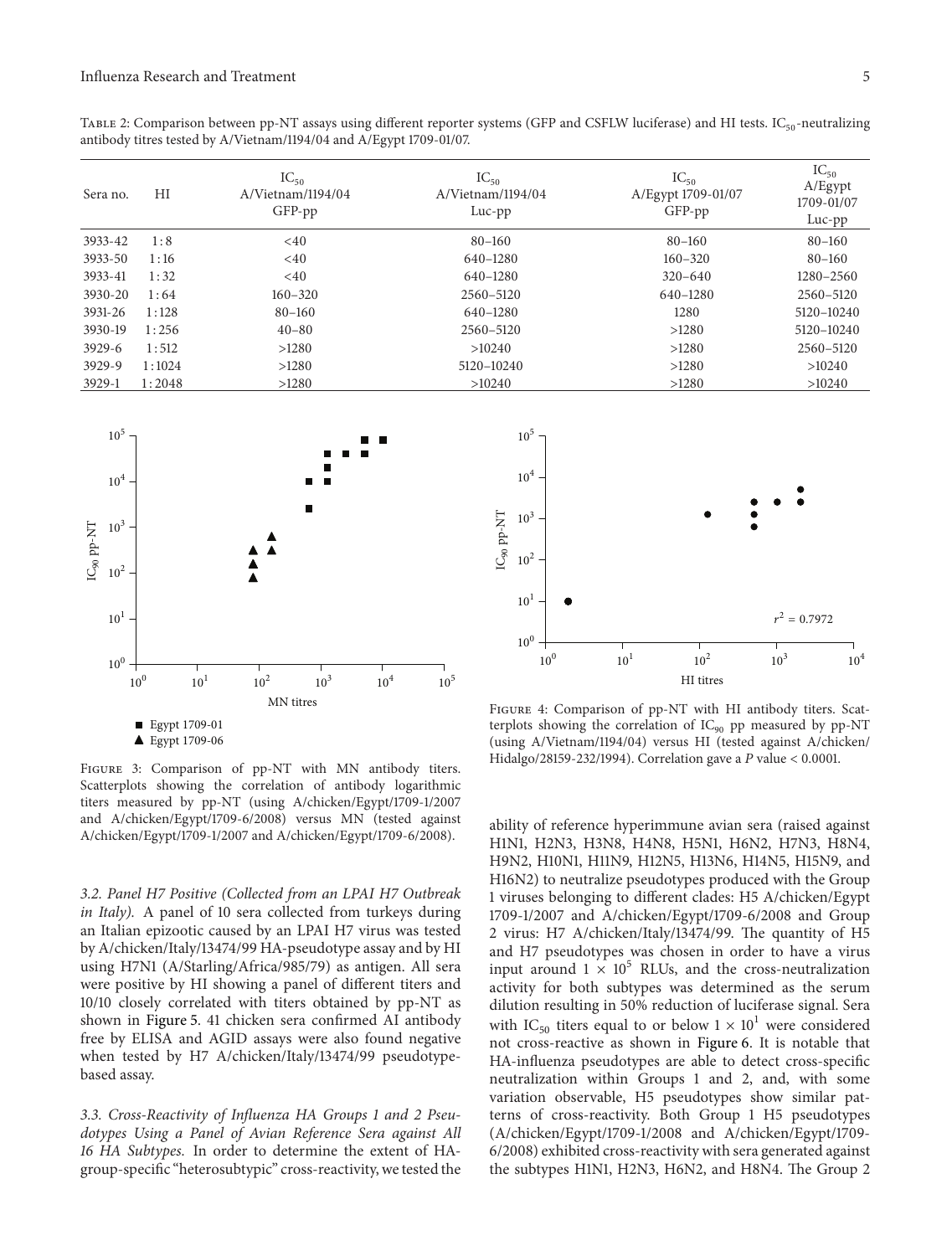

Figure 5: Comparison of pp-NT with HI antibody titers. Scatterplots showing the correlation of antibody logarithmic titers measured by pp-NT (using A/chicken/Italy/13474/99) versus HI (tested against A/starling/Africa/985/79 (H7N1)). Correlation gave a  $P$  value  $< 0.0001$ .

H7 pseudotype (A/chicken/Italy/13474/99) exhibited crossreactivity with sera generated against H3N8, H4N8, H10N1, and H15N9. As additional control, H5 and H7 pseudotypes were also tested against reference sera H5N1 and H7N3, respectively, in order to provide evidence of cross-reactivity between Group 1 and Group 2 (Figure 6).

#### 4. Discussion and Conclusions

Up to 1995, there had been only three reports of avian inluenza viruses infecting humans, in 1959, 1977, and 1981. However, since 1996 there have been regular reports of natural infections of humans with avian inluenza viruses [42]. Although these infections seem to have been limiting, with very little human to human transmission, the potential emergence of a virus capable of spread in the human population could occur via diferent mechanisms such as avian and human virus reassortment, recirculation of existing subtypes, and/or gradual adaptation of animal viruses to human transmission. The emergence of influenza viruses highlighted the ability of H5 and H7 subtypes to mutate from low to the highly pathogenic variant after introduction into domestic poultry [43–45]. It follows that all HPAI viruses should have an LPAI progenitor, and these incidents have raised concern about potential pandemics caused by viruses of the H5 and H7 subtypes or by any other avian inluenza viruses with the potential to be transmitted to a variety of nonavian hosts including humans [44, 46–48]. In some cases mutation seems to have taken place rapidly ater introduction from the wild bird reservoir; in others the LPAI virus has circulated in poultry for months prior to mutating. The factors responsible and the mechanism by which LPAI virus mutates into HPAI virus remain unclear. However, it is reasonable to assume that the wider the circulation of LPAI in poultry, the higher the chance that mutation to HPAI will occur  $[42]$ . The recent implementation of active surveillance and vaccination policies with

administration of appropriate vaccines in domesticated poultry has facilitated eradication of HPAI in many countries [49]. The control of infection in poultry and the validation of more sensitive and specific assays for detecting antibodies to avian inluenza viruses in avian and non-avian species represent some of the main objectives for inluenza experts from the animal and public health sectors [50]. The measurement of neutralizing antibody responses is critical for inluenza serodiagnosis, for the evaluation of novel vaccines and their efectiveness against drift variants arising as a consequence of vaccine pressure. he pp-NT assay represents a reliable and safe test to determine neutralizing antibody responses to all subtypes of influenza viruses [28, 51]. This neutralization assay has shown high sensitivity and specificity when compared with the established serological tests, HI and MN, and has demonstrated wide applicability for antiviral and therapeutic antibody screening and for the evaluation of vaccine efficacy. Moreover, all these methods together can be used to evaluate how well the circulating isolates match the AI vaccine formulations in order to update the vaccine by using criteria similar to those used for human inluenza vaccines [52]. Exploiting the inherent sensitivity of this assay, the aim of this study was to determine the levels of antibody response against H5 and H7 pseudotypes carrying the polybasic cleavage site, in sera obtained from avian species vaccinated with commercially available inactivated vaccine that has been used in poultry farms or naturally infected with LPAI influenza viruses, and to show the correlation between pp-NT and the classical serological assays: HI and MN.

A panel of H5-positive sera obtained from chickens vaccinated with an H5N2 A/chicken/Mexico/232/94/CPA strain was tested previously by us against the Egyptian H5N1 challenge strains (A/chicken/Egypt/1709-1/2007, A/chicken/ Egypt/1709-6/2008), and significant differences between these strains have been shown by HI and MN assays, most likely due to antigenic drift driven by the implementation of vaccination in poultry [15]. In parallel, pseudotypes bearing HPAI HAs were constructed (A/Vietnam/1194/04, A/chicken/Egypt 1709-1/2007 and A/chicken/Egypt/1709-6/ 2008) [15, 29]. Titers obtained via HI and MN correlated strongly (Figures 1–5) with those obtained using H5 pseudotypes (for A/chicken/Egypt/1709-1/2007:  $r^2 = 0.62$  and for A/chicken/Egypt/1709-6/2008:  $r^2 = 0.78$ ). When A/Vietnam/ 1194/04 pseudotypes were used the correlation was  $r^2 = 0.79$ despite the fact that the HA used in this pp-NT assay was not antigenically matched as it belongs to a different clade. The rank of ordered neutralizing values obtained by pseudotypes mirrored the HI and MN assays. Interestingly, compared with HI and MN, the pp-NT overall gives higher numerical titers and appears to be more sensitive than MN. Recent studies have raised the possibility that the lower incorporation of HA spikes into retroviral pseudotypes, compared to the wild-type virus, makes pseudotypes more sensitive allowing the binding of antibodies not only on antigenic sites of HA surface but also on the HA stalk as shown in previous studies [24, 53].

Similar results were obtained when a control panel of sera positive by HI against H7 was tested against A/chicken/Italy/13474/99 HA pseudotypes showing not only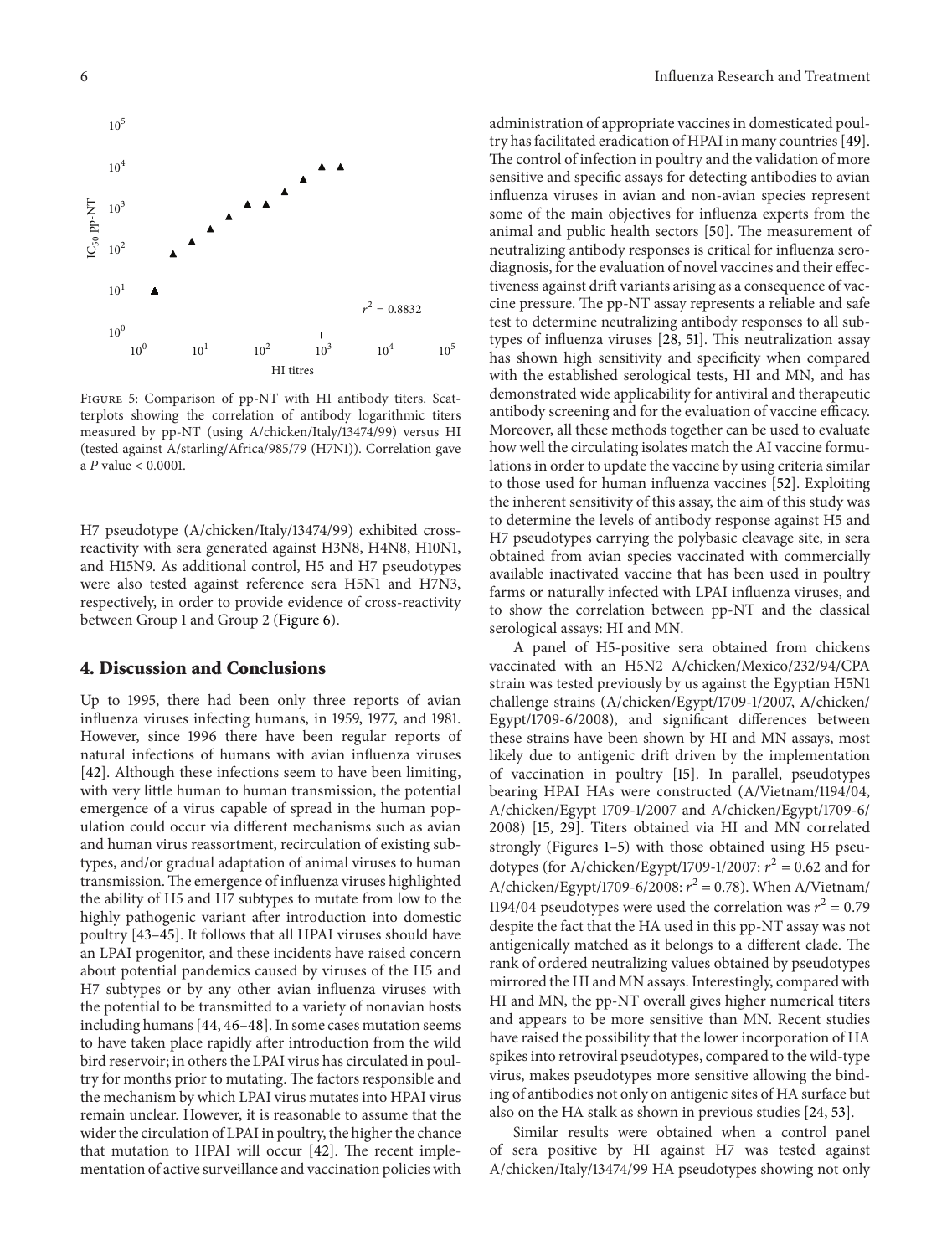

FIGURE 6: pp-NT assay showing the presence of cross-reactivity in avian reference sera between 1 and 2 influenza groups tested by H5 A/chicken/Egypt/1709-1/2008 and A/chicken/Egypt/1709-6/2008 and H7 A/chicken/13474/Italy/1999. Values corresponding to 50% neutralization (IC<sub>50</sub>) and with threshold serum dilution of  $\geq$ 10 were considered positive.

the presence of a neutralizing antibody response against HPAI H7 in sera from chickens infected by an LPAI virus but also a profile of neutralization that strongly correlates with HI. The pp-NT assay has the potential to be used in resourcelimited countries where the cost-benefit of this assay could be increased by the availability of diferent reporter systems, for example, the use of GFP reporter instead of firefly luciferase. Additionally for laboratories lacking luorescence or luciferase detection capability,  $\beta$ -galactosidase reporters could be used [31]. The results from this study revealed that the neutralization profile for pp-NT using a GFP reporter does not show as clearly as firefly luciferase pp-NT the titer stratiication (especially for sera that give low responses by HI). A comparative analysis of results obtained using the two diferent reporters on the same set of sera was performed and shows a clear correlation and a strong neutralizing profile although no correlate of protection has been yet established for pp-NT assay (Table 2) [28].

Results for cross-reactivity analyses of Groups 1 and 2 HA inluenza pseudotypes against antisera from all 16 HA subtypes shed new light on the performance of the pp-NT assay using HI standards. Firstly, the specificity that can be gained by the use of inluenza pseudotypes considering that the cut-off for negative sera was assigned for  $IC_{50}$  values equivalent or below  $1 \times 10^1$ , and H5 and H7 pseudotypes showed some degree of cross-reactivity with sera generated from viruses belonging to the same HA groups and strong reactivity when H5 and H7 pseudotypes were tested against H5-H7 hyperimmune sera as shown in Figure 6.

Furthermore, reactivity observed validates the reliability and the quality of OIE-FAO reference sera that represents a prerequisite for the improvement of sero-diagnosis and can help to evaluate the effectiveness of vaccine strategies bearing in mind that an extensive library of reference sera for all

influenza strains is an essential aspect for pandemic influenza preparedness [54]. It is likely that a new panel of reference sera will need to be prepared for use with pseudotype-based assays as they become more widely used in the future.

he pp-NT assay is a valid surrogate for the more complex and time-consuming MN and for HI. Influenza pseudotypes can be employed to screen antibody responses on the particle surface due to the fact that HA is the major antigen of the virus against which neutralizing antibodies are produced [55]. It will permit HA subtyping, antigenic tracking of virus evolution, and help to improve both the evaluation of vaccine efectiveness and vaccine virus strain selection.

#### References

- [1] T. Joannis, L. H. Lombin, P. De Benedictis, G. Cattoli, and I. Capua, "Confirmation of H5N1 avian influenza in Africa," Veterinary Record, vol. 158, no. 9, pp. 309–310, 2006.
- [2] G. Kayali, A. Kandeil, R. El-Shesheny et al., "Do commercial avian inluenza H5 vaccines induce cross-reactive antibodies against contemporary H5N1 viruses in Egypt?" Poultry Science, vol. 92, pp. 114–118, 2013.
- [3] G. Neumann, C. A. Macken, A. I. Karasin, R. A. Fouchier, and Y. Kawaoka, "Egyptian H5N1 influenza viruses-cause for concern?" PLOS Pathogens, vol. 8, Article ID e1002932, 2012.
- [4] C. Grund, E.-S. M. Abdelwhab, A.-S. Arafa et al., "Highly pathogenic avian inluenza virus H5N1 from Egypt escapes vaccineinduced immunity but confers clinical protection against a heterologous clade 2.2.1 Egyptian isolate," Vaccine, vol. 29, no. 33, pp. 5567–5573, 2011.
- [5] R. O. Donis, G. Smith, I. H. Brown et al., "Continuing progress towards a unified nomenclature for the highly pathogenic H5N1 avian influenza viruses: divergence of clade 2⋅2 viruses," Influenza and other Respiratory Viruses, vol. 3, no. 2, pp. 59-62, 2009.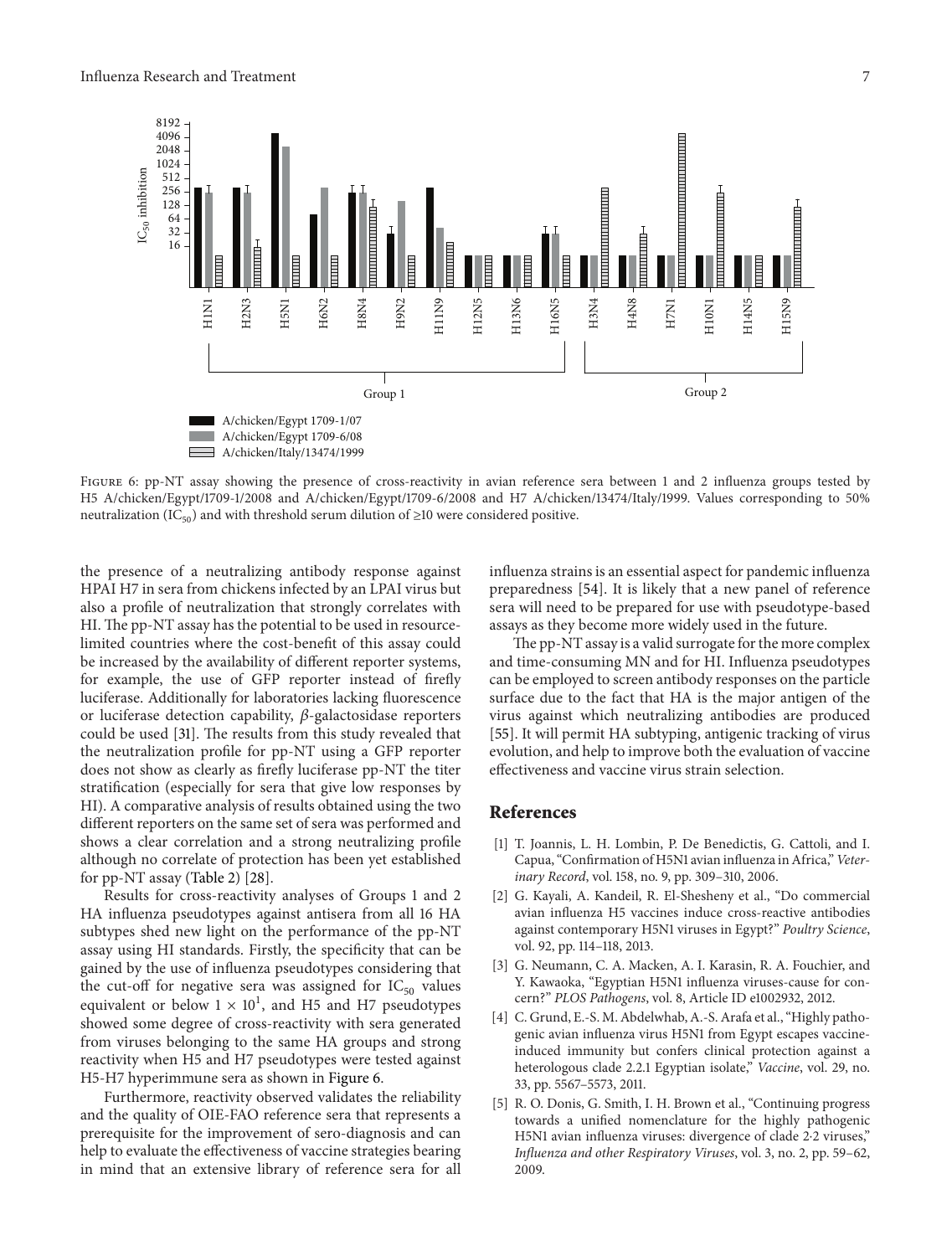- [6] G. J. D. Smith and R. O. Donis, "Continued evolution of highly pathogenic avian inluenza A (H5N1): updated nomenclature," Influenza and other Respiratory Viruses, vol. 6, no. 1, pp. 1-5, 2012.
- [7] A. L. Balish, C. T. Davis, M. D. Saad et al., "Antigenic and genetic diversity of highly pathogenic avian inluenza a (H5N1) viruses isolated in Egypt," Avian Diseases, vol. 54, no. 1, pp. 329–334, 2010.
- [8] G. Cattoli, I. Monne, A. Fusaro et al., "Highly pathogenic avian inluenza virus subtype H5N1 in Africa: a comprehensive phylogenetic analysis and molecular characterization of isolates," PLoS ONE, vol. 4, no. 3, Article ID e4842, 2009.
- [9] A. Fusaro, T. Joannis, I. Monne et al., "Introduction into Nigeria of a distinct genotype of avian influenza virus (H5N1)," Emerging Infectious Diseases, vol. 15, no. 3, pp. 445–447, 2009.
- [10] I. Capua and S. Marangon, "Control and prevention of avian influenza in an evolving scenario," Vaccine, vol. 25, no. 30, pp. 5645–5652, 2007.
- [11] K. G. Nicholson, A. E. Colegate, A. Podda et al., "Safety and antigenicity of non-adjuvanted and MF59-adjuvanted inluenza A/Duck/Singapore/97 (H5N3) vaccine: a randomised trial of two potential vaccines against H5N1 influenza," Lancet, vol. 357, no. 9272, pp. 1937–1943, 2001.
- [12] C. Terregino, A. Toffan, F. Cilloni et al., "Evaluation of the protection induced by avian inluenza vaccines containing a 1994 Mexican H5N2 LPAI seed strain against a 2008 Egyptian H5N1 HPAI virus belonging to clade 2.2.1 by means of serological and in vivo tests," Avian Pathology, vol. 39, no. 3, pp. 215–222, 2010.
- [13] C.-W. Lee, D. A. Senne, and D. L. Suarez, "Effect of vaccine use in the evolution of Mexican lineage H5N2 avian influenza virus," Journal of Virology, vol. 78, no. 15, pp. 8372–8381, 2004.
- [14] E. M. Abdelwhab, C. Grund, M. M. Aly, M. Beer, T. C. Harder, and H. M. Hafez, "Multiple dose vaccination with heterologous H5N2 vaccine: immune response and protection against variant clade 2.2.1 highly pathogenic avian inluenza H5N1 in broiler breeder chickens," Vaccine, vol. 29, no. 37, pp. 6219–6225, 2011.
- [15] G. Cattoli, A. Milani, N. Temperton et al., "Antigenic drift in H5N1 avian inluenza virus in poultry is driven by mutations in major antigenic sites of the hemagglutinin molecule analogous to those for human inluenza virus," Journal of Virology, vol. 85, no. 17, pp. 8718–8724, 2011.
- [16] G. L. Chen and K. Subbarao, "Attacking the flu: neutralizing antibodies may lead to "universal" vaccine," Nature Medicine, vol. 15, no. 11, pp. 1251–1252, 2009.
- [17] S. Desvaux, J. M. Garcia, T. D. Nguyen et al., "Evaluation of serological tests for H5N1 avian influenza on field samples from domestic poultry populations in Vietnam: consequences for surveillance," Veterinary Microbiology, vol. 156, no. 3-4, pp. 277-284, 2012.
- [18] A. Comin, N. Toft, A. Stegeman, D. Klinkenberg, and S. Marangon, "Serological diagnosis of avian inluenza in poultry: is the haemagglutination inhibition test really the "gold standard"?" Influenza and Other Respiratory Viruses, vol. 7, pp. 257-264, 2013.
- [19] S. A. Harper, K. Fukuda, T. M. Uyeki, N. J. Cox, and C. B. Bridges, "Prevention and control of inluenza. Recommendations of the Advisory Committee on Immunization Practices (ACIP)," Morbidity and Mortality Weekly Report, vol. 54, no. 8, pp. 1–40, 2005.
- [20] J. M. Katz, W. Lim, C. B. Bridges et al., "Antibody response in individuals infected with avian inluenza A (H5N1) viruses

and detection of anti-H5 antibody among household and social contacts," Journal of Infectious Diseases, vol. 180, no. 6, pp. 1763– 1770, 1999.

- [21] J. Sui, W. C. Hwang, S. Perez et al., "Structural and functional bases for broad-spectrum neutralization of avian and human inluenza A viruses," Nature Structural and Molecular Biology, vol. 16, no. 3, pp. 265–273, 2009.
- [22] W.Wang, C. M. Anderson, C. J. de Feo et al., "Cross-neutralizing antibodies to pandemic 2009 H1N1 and recent seasonal H1N1 inluenza a strains inluenced by a mutation in hemagglutinin subunit 2," PLoS Pathogens, vol. 7, no. 6, Article ID e1002081, 2011.
- [23] T. T. Wang, G. S. Tan, R. Hai et al., "Broadly protective monoclonal antibodies against H3 inluenza viruses following sequential immunization with different hemagglutinins," PLoS Pathogens, vol. 6, no. 2, Article ID e1000796, 2010.
- [24] N. Pica, R. Hai, F. Krammer et al., "Hemagglutinin stalk antibodies elicited by the 2009 pandemic inluenza virus as a mechanism for the extinction of seasonal H1N1 viruses," Proceedings of the National Academy of Sciences of the United States of America, vol. 109, no. 7, pp. 2573–2578, 2012.
- [25] J. Steel, A. C. Lowen, T. T. Wang et al., "Influenza virus vaccine based on the conserved hemagglutinin stalk domain," mBio, vol. 1, no. 1, Article ID e00018-10, 2010.
- [26] A. M. Hashem, G. Van Domselaar, C. Li et al., "Universal antibodies against the highly conserved inluenza fusion peptide cross-neutralize several subtypes of inluenza A virus," Biochemical and Biophysical Research Communications, vol. 403, no. 2, pp. 247–251, 2010.
- [27] D. Corti, A. L. Suguitan Jr., D. Pinna et al., "Heterosubtypic neutralizing antibodies are produced by individuals immunized with a seasonal influenza vaccine," Journal of Clinical Investigation, vol. 120, no. 5, pp. 1663–1673, 2010.
- [28] I. Alberini, E. Del Tordello, A. Fasolo et al., "Pseudoparticle neutralization is a reliable assay to measure immunity and cross-reactivity to H5N1 inluenza viruses," Vaccine, vol. 27, no. 43, pp. 5998–6003, 2009.
- [29] N. J. Temperton, K. Hoschler, D. Major et al., "A sensitive retroviral pseudotype assay for inluenza H5N1-neutralizing antibodies," Influenza and Other Respiratory Viruses, vol. 1, no. 3, pp. 105–112, 2007.
- [30] E. Molesti, G. Cattoli, F. Ferrara, E. Böttcher-Friebertshäuser, and C. Terregino, "The production and development of H7 Inluenza virus pseudotypes for the study of humoral responses against avian viruses," Journal of Molecular and Genetic Medicine, vol. 7, pp. 315–320, 2012.
- [31] E. Wright, N. J. Temperton, D. A. Marston, L. M. McElhinney, A. R. Fooks, and R. A.Weiss, "Investigating antibody neutralization of lyssaviruses using lentiviral pseudotypes: a cross-species comparison," Journal of General Virology, vol. 89, no. 9, pp. 2204–2213, 2008.
- [32] R. Zuferey, D. Nagy, R. J. Mandel, L. Naldini, and D. Trono, "Multiply attenuated lentiviral vector achieves efficient gene delivery in vivo," Nature Biotechnology, vol. 15, no. 9, pp. 871– 875, 1997.
- [33] L. Naldini, U. Blömer, P. Gallay et al., "In vivo gene delivery and stable transduction of nondividing cells by a lentiviral vector," Science, vol. 272, no. 5259, pp. 263–267, 1996.
- [34] N. J. Temperton, P. K. Chan, G. Simmons et al., "Longitudinally profiling neutralizing antibody response to SARS coronavirus with pseudotypes," Emerging Infectious Diseases, vol. 11, no. 3, pp. 411–416, 2005.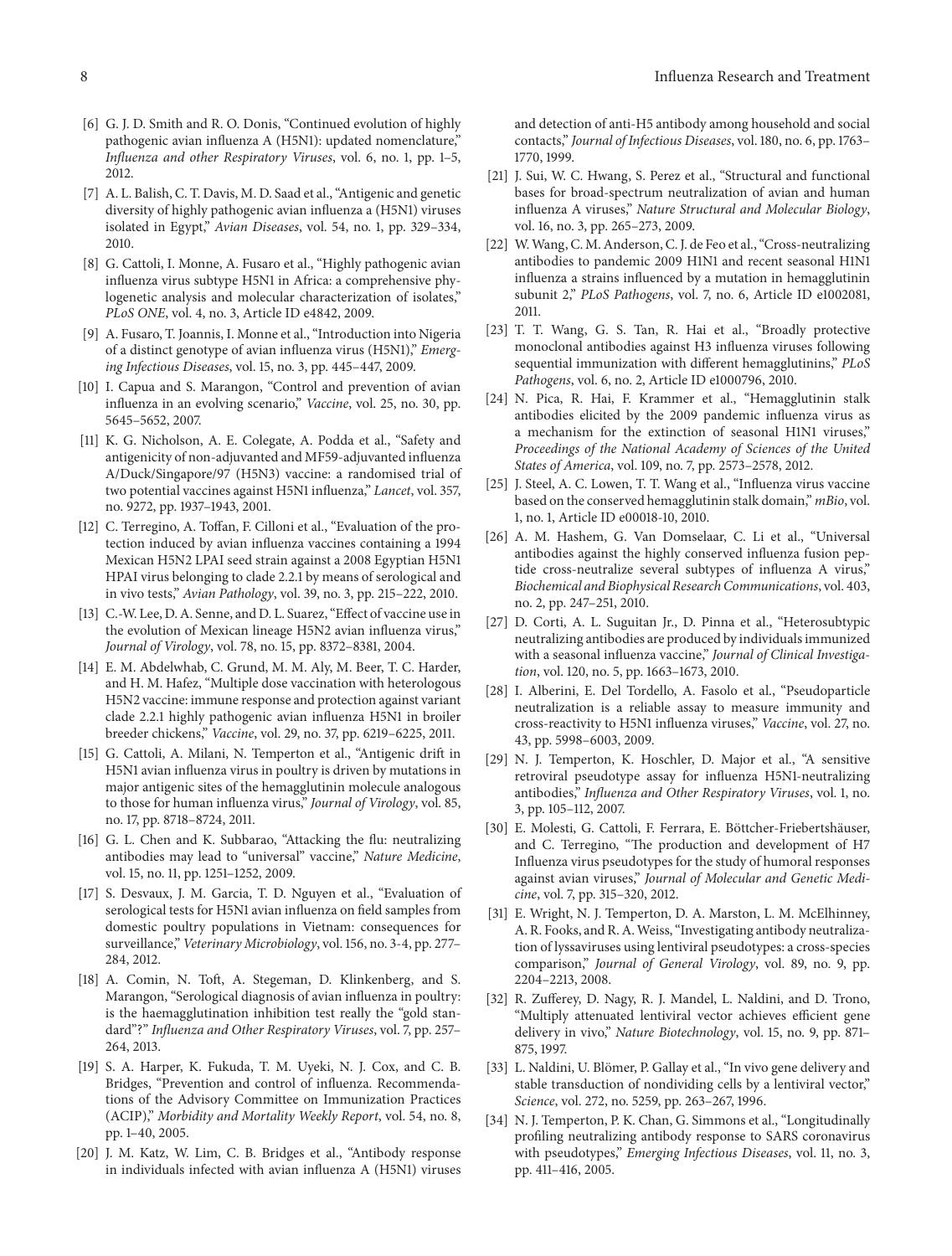- [35] E. Wright, S. McNabb, T. Goddard et al., "A robust lentiviral pseudotype neutralisation assay for in-field serosurveillance of rabies and lyssaviruses in Africa," Vaccine, vol. 27, no. 51, pp. 7178–7186, 2009.
- [36] C. Demaison, K. Parsley, G. Brouns et al., "High-level transduction and gene expression in hematopoietic repopulating cells using a human imunodeficiency virus type 1-based lentiviral vector containing an internal spleen focus forming virus promoter," Human Gene Therapy, vol. 13, no. 7, pp. 803-813, 2002.
- [37] H. Niwa, K. Yamamura, and J. Miyazaki, "Efficient selection for high-expression transfectants with a novel eukaryotic vector," Gene, vol. 108, no. 2, pp. 193–200, 1991.
- [38] C. Besnier, Y. Takeuchi, and G. Towers, "Restriction of lentivirus in monkeys," Proceedings of the National Academy of Sciences of the United States of America, vol. 99, no. 18, pp. 11920–11925, 2002.
- [39] T. Rowe, R. A. Abernathy, J. Hu-Primmer et al., "Detection of antibody to avian inluenza a (H5N1) virus in human serum by using a combination of serologic assays," Journal of Clinical Microbiology, vol. 37, no. 4, pp. 937–943, 1999.
- [40] N. J. Temperton, "The use of retroviral pseudotypes for the measurement of antibody responses to SARS coronavirus," in Molecular Biology of SARS-Coronavirus, p. 9, Springer, Berlin, Germany, 2010.
- [41] J.-K. Kim, G. Kayali, D. Walker et al., "Puzzling inefficiency of H5N1 influenza vaccines in Egyptian poultry," Proceedings of the National Academy of Sciences of the United States of America, vol. 107, no. 24, pp. 11044–11049, 2010.
- [42] I. Capua and D. J. Alexander, "Animal and human health implications of avian inluenza infections," Bioscience Reports, vol. 27, no. 6, pp. 359–372, 2007.
- [43] J. Banks, E. S. Speidel, E. Moore et al., "Changes in the haemagglutinin and the neuraminidase genes prior to the emergence of highly pathogenic H7N1 avian inluenza viruses in Italy," Archives of Virology, vol. 146, no. 5, pp. 963–973, 2001.
- [44] J. Banks and L. Plowright, "Additional glycosylation at the receptor binding site of the hemagglutinin (HA) for H5 and H7 viruses may be an adaptation to poultry hosts, but does it inluence pathogenicity?" Avian Diseases, vol. 47, pp. 942–950, 2003.
- [45] R. G. Webster, "Inluenza virus: transmission between species and relevance to emergence of the next human pandemic," Archives of Virology, vol. 1997, no. 13, pp. 105–113, 1997.
- [46] C. J. Russell and R. G. Webster, "The genesis of a pandemic inluenza virus," Cell, vol. 123, no. 3, pp. 368–371, 2005.
- [47] T. Horimoto and Y. Kawaoka, "Pandemic threat posed by avian inluenza A viruses," Clinical Microbiology Reviews, vol. 14, no. 1, pp. 129–149, 2001.
- [48] M. T. Osterholm, "Preparing for the next pandemic," New England Journal of Medicine, vol. 352, no. 18, pp. 1839–1842, 2005.
- [49] I. Capua and D. J. Alexander, "Avian influenza vaccines and vaccination in birds," Vaccine, vol. 26, no. 4, supplement, pp. D70–D73, 2008.
- [50] T. Anderson, I. Capua, G. Dauphin et al., "FAO-OIE-WHO joint technical consultation on avian inluenza at the human-animal interface," Influenza and Other Respiratory Viruses, vol. 4, pp. 1–29, 2010.
- [51] F. Ferrara, E. Molesti, E. Böttcher-Friebertshäuser et al., "The human transmembrane protease serine 2 is necessary for the production of Group 2 inluenza A virus pseudotypes," Journal of Molecular and Genetic Medicine, vol. 7, pp. 309–314, 2012.
- [52] G. L. Ada and P. D. Jones, "The immune response to influenza infection," Current Topics in Microbiology and Immunology, vol. 128, pp. 1–54, 1986.
- [53] H. Ding, C. Tsai, F. Zhou, P. Buchy, V. Deubel, and P. Zhou, "Heterosubtypic antibody response elicited with seasonal inluenza vaccine correlates partial protection against highly pathogenic H5N1 virus," PLoS ONE, vol. 6, no. 3, Article ID e17821, 2011.
- [54] G. M. Vodeiko and J. P. Weir, "Determination of H5N1 vaccine potency using reference antisera from heterologous strains of influenza," Influenza and other Respiratory Viruses, vol. 6, no. 3, pp. 176–187, 2012.
- [55] C.-W. Lee, D. A. Senne, and D. L. Suarez, "Development and application of reference antisera against 15 hemagglutinin subtypes of influenza virus by DNA vaccination of chickens," Clinical and Vaccine Immunology, vol. 13, no. 3, pp. 395–402, 2006.